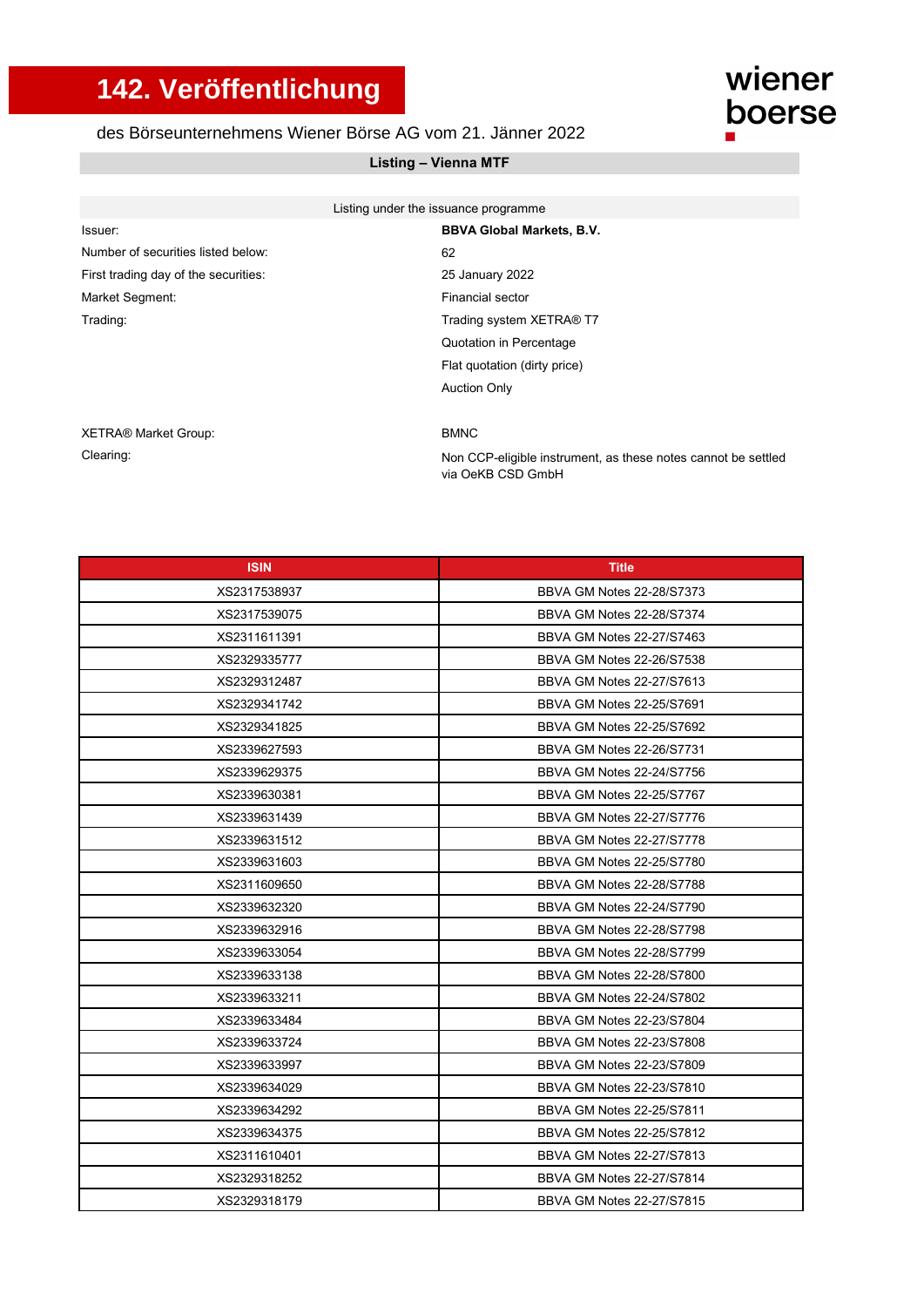| XS2339634532 | BBVA GM Notes 22-24/S7817 |
|--------------|---------------------------|
| XS2339634706 | BBVA GM Notes 22-25/S7819 |
| XS2339634888 | BBVA GM Notes 22-23/S7821 |
| XS2339634961 | BBVA GM Notes 22-25/S7822 |
| XS2339635000 | BBVA GM Notes 22-24/S7823 |
| XS2339635182 | BBVA GM Notes 22-23/S7824 |
| XS2339635349 | BBVA GM Notes 22-24/S7826 |
| XS2329318419 | BBVA GM Notes 22-27/S7829 |
| XS2329318336 | BBVA GM Notes 22-27/S7830 |
| XS2339635778 | BBVA GM Notes 22-25/S7831 |
| XS2339636073 | BBVA GM Notes 22-23/S7835 |
| XS2339636156 | BBVA GM Notes 22-24/S7836 |
| XS2339636230 | BBVA GM Notes 22-24/S7837 |
| XS2339636313 | BBVA GM Notes 22-23/S7838 |
| XS2339636404 | BBVA GM Notes 22-25/S7839 |
| XS2339636586 | BBVA GM Notes 22-24/S7840 |
| XS2339636669 | BBVA GM Notes 22-28/S7842 |
| XS2329317791 | BBVA GM Notes 22-27/S7844 |
| XS2329317874 | BBVA GM Notes 22-27/S7845 |
| XS2329317445 | BBVA GM Notes 22-27/S7846 |
| XS2329317957 | BBVA GM Notes 22-27/S7847 |
| XS2339635695 | BBVA GM Notes 22-23/S7848 |
| XS2339637048 | BBVA GM Notes 22-22/S7851 |
| XS2339637121 | BBVA GM Notes 22-24/S7852 |
| XS2339637394 | BBVA GM Notes 22-23/S7853 |
| XS2339637477 | BBVA GM Notes 22-24/S7854 |
| XS2339637550 | BBVA GM Notes 22-23/S7855 |
| XS2339637634 | BBVA GM Notes 22-23/S7856 |
| XS2339637717 | BBVA GM Notes 22-24/S7857 |
| XS2339637808 | BBVA GM Notes 22-24/S7858 |
| XS2339637980 | BBVA GM Notes 22-24/S7859 |
| XS2339638012 | BBVA GM Notes 22-24/S7861 |
| XS2339638285 | BBVA GM Notes 22-26/S7863 |
| XS2339639507 | BBVA GM Notes 22-24/S7880 |

\_\_\_\_\_\_\_\_\_\_\_\_\_\_\_\_\_\_\_\_\_\_\_\_\_\_\_\_\_\_\_\_\_\_\_\_\_\_\_\_\_\_\_\_\_\_\_\_\_\_\_\_\_\_\_\_\_\_\_\_\_\_\_\_\_\_\_\_\_\_